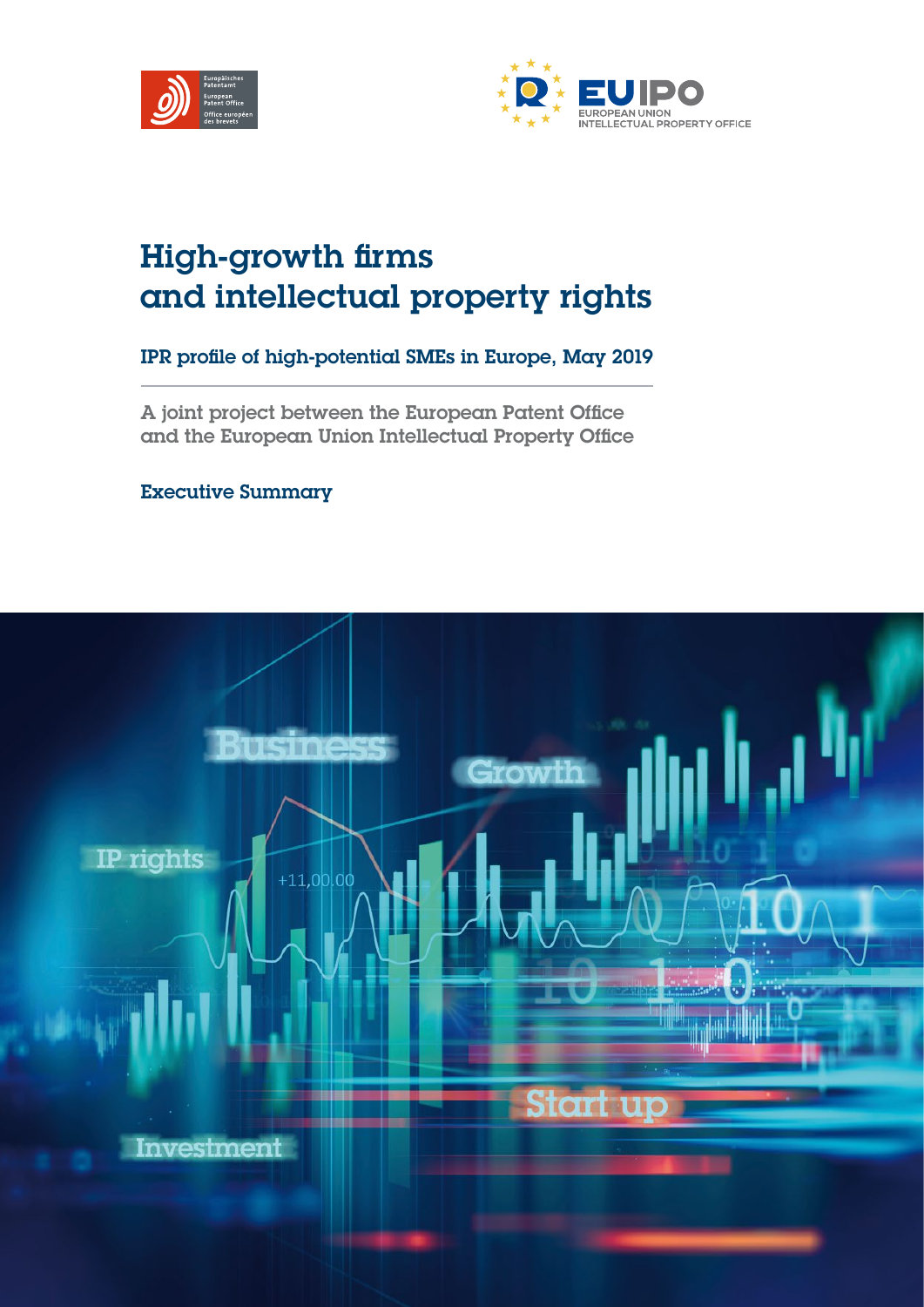

### High-growth firms and intellectual property rights

IPR profile of high-potential SMEs in Europe, May 2019

A joint project between the European Patent Office and the European Union Intellectual Property Office

Executive Summary

Joint Project Team

#### EUIPO EPO

Nathan Wajsman, Chief Economist Yann Ménière, Chief Economist Michał Kazimierczak, Economist **Ilia Rudyk, Senior Economist** 

#### Acknowledgements

The authors are grateful for comments on the draft report from Vanessa Behrens, ZEW – Leibniz Centre for European Economic Research, Carolina Castaldi, Eindhoven University of Technology and Hanna Hottenrott, Technical University of Munich.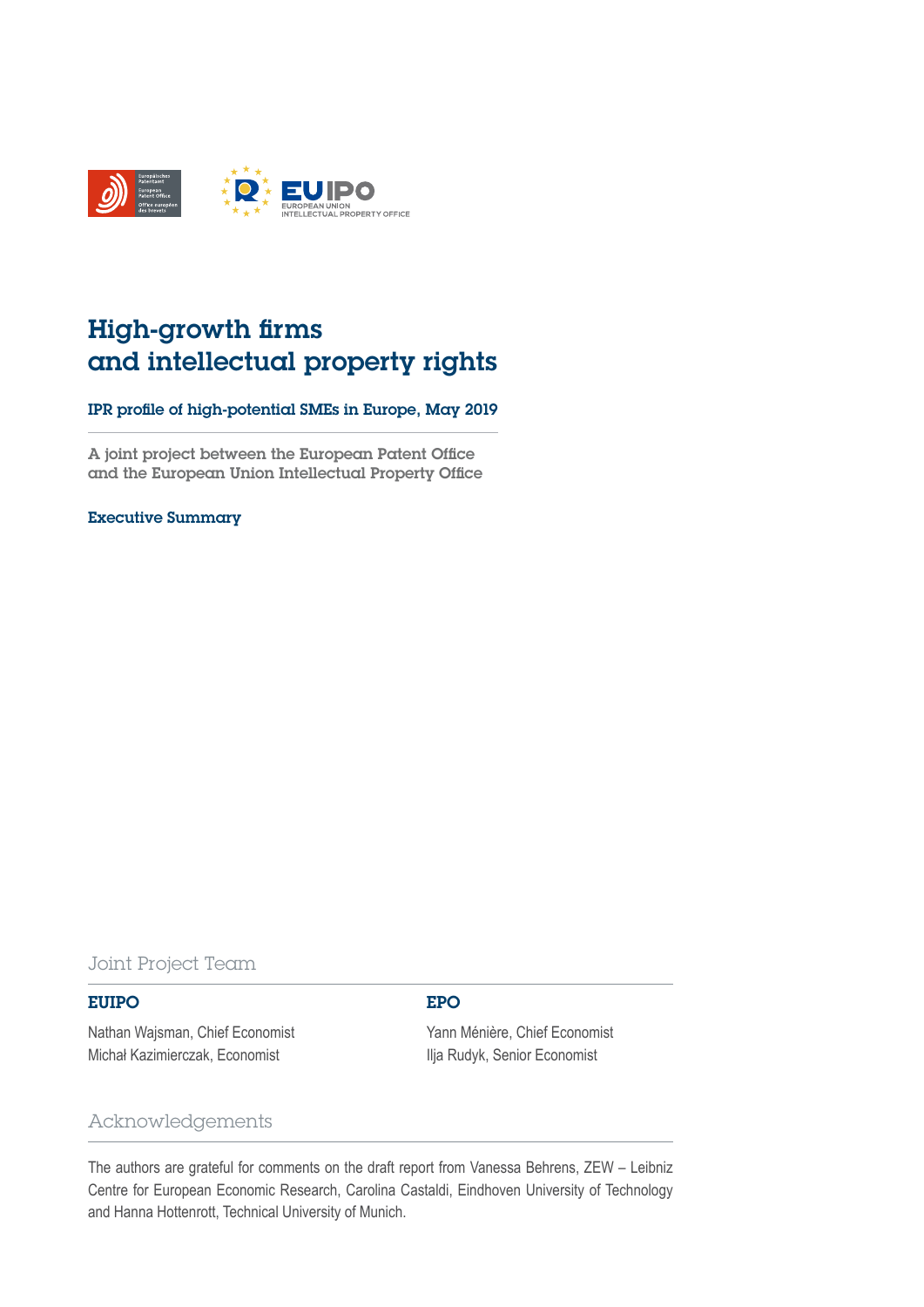# Foreword

This report, produced jointly by economists from the EPO and EUIPO, examines the relationship between IP activity and the growth prospects of European SMEs.

It is often said that SMEs are the backbone of Europe's economy. Indeed, according to the European Commission, SMEs constitute 99% of EU businesses, employ two out of every three employees, and produce 57% of the Union's GDP.<sup>1</sup> However, a small proportion of those firms account for a disproportionate share of employment and turnover growth in the SME sector. Those high-growth firms represent a small share of European SMEs but they are the future of the European economy, and some of them will be the European industry champions of tomorrow.

Being innovative, these firms rely heavily on intellectual property rights. They grow internationally, primarily within the EU single market but also elsewhere, and therefore need to secure Europe-wide and international IP protection.

As shown in the study, these high-potential SMEs often turn towards the EPO and EUIPO to secure such protection. SMEs and individual entrepreneurs represent 20% of applications filed from Europe at the EPO, and an even higher share of the trade mark applications and design registrations filed with EUIPO. Like universities (9%), they are a major element of the European innovation ecosystem.

It is therefore a major goal for the EPO and EUIPO, as European offices, to support the growth and development of European SMEs by helping them obtain sound IP protection and thus enabling them to commercialise their intellectual assets across Europe and globally.

This report quantifies some of the benefits of doing so.

**Christian Archambeau António Campinos** Executive Director, EUIPO President, EPO

<sup>1</sup> COM (2018), Annual report on European SMEs. Accessed at https://ec.europa.eu/growth/smes/business-friendly-environment/ performance-review\_en#annual-report.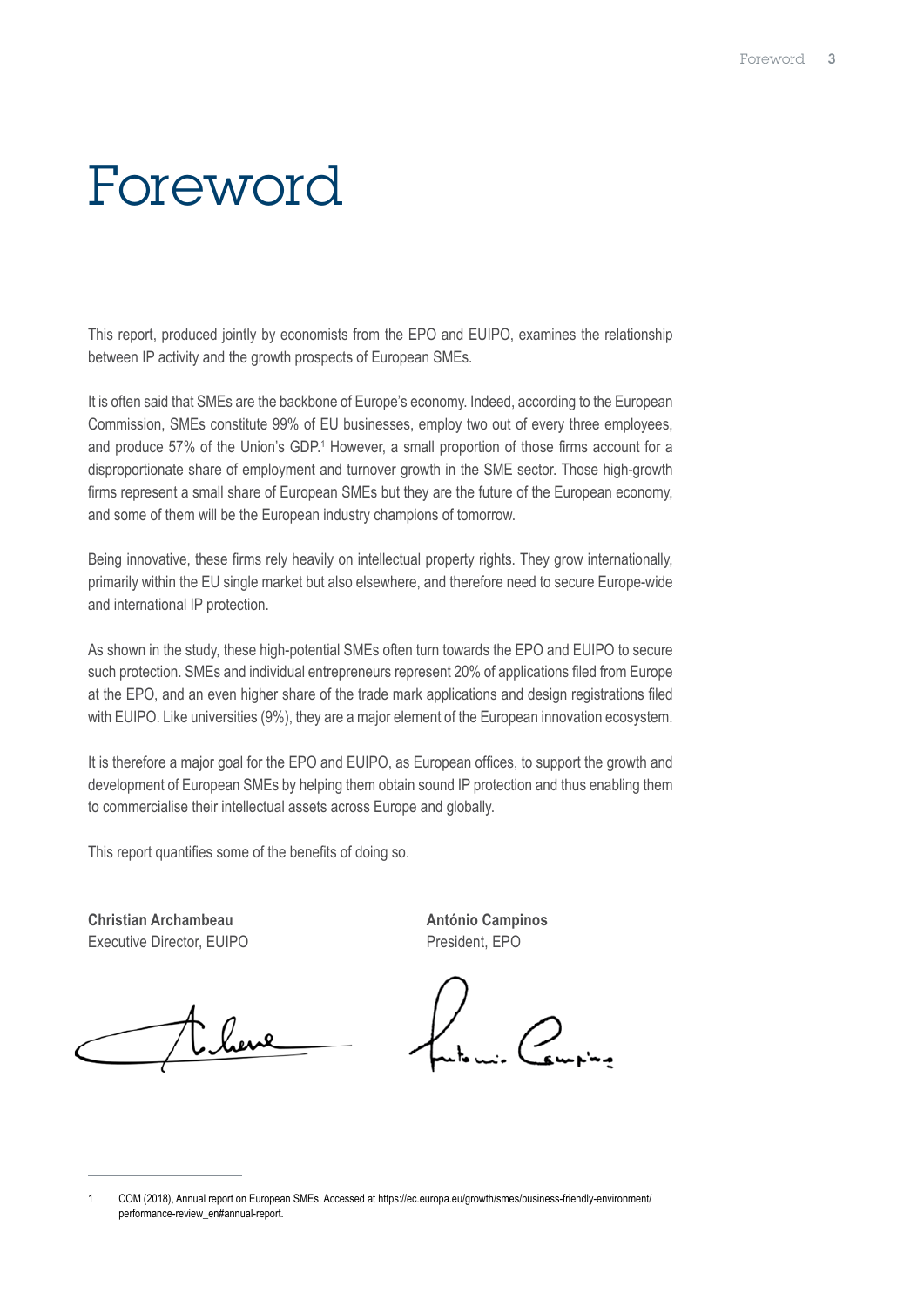# Executive summary

Small and medium-sized enterprises (SMEs) are often said to be the backbone of the European economy. However, a large proportion of their contribution to growth and job creation is in fact generated by a small fraction of SMEs. These high-growth firms (HGFs)<sup>2</sup> are a priority target for policy-makers. They include start-ups as well as more classical SMEs, some of which may become Europe's future industry champions. As compared with other SMEs, their success frequently stems from investment in innovation and intellectual assets, and their growth typically involves international development.

Formal intellectual property rights (IPRs) such as patents, trade marks and industrial designs can be instrumental for these innovative SMEs to appropriate the value of their ideas and secure a return on their investments in intangible assets. Small businesses can leverage IPRs to secure higher margins, license technology, establish collaboration agreements and attract investors. They can also depend on IPR protection in foreign markets to scale up their activities and compete with large, established enterprises in those markets.

The present study aims to determine the importance of IPR activities for HGFs in Europe. To this end, it assesses whether SMEs that make more frequent use of IPRs are more likely to become HGFs. It also examines the particular ways in which HGFs shape their IPR strategies prior to experiencing high growth.

These questions are of particular interest for policy-makers, potential investors and business partners wishing to identify future HGFs at an early stage of their development. Simple indicators of IPR activity can provide them with a signal of an SME's ability to create and appropriate intellectual assets. A thorough analysis of an SME's IPR portfolio may be even more informative of its ability to effectively exploit those assets to sustain a fast growth in future markets.

This study draws on a rich dataset linking demographic information on European SMEs in manufacturing industries from 2005 to 2010 with data stored in the national and European registers for patents, trade marks and industrial design rights. HGFs represent only 6% of the sample of European SMEs analysed in the study, but contribute 28% of net job creation. Investigation into the links between IPR activity and high turnover growth is pursued by means of descriptive statistics and econometric analysis of data.

The main findings that emerge from the analysis are as follows:

<sup>2</sup> HGFs in this study are defined as companies that experience a growth rate in turnover of 20% or more for a three-year period.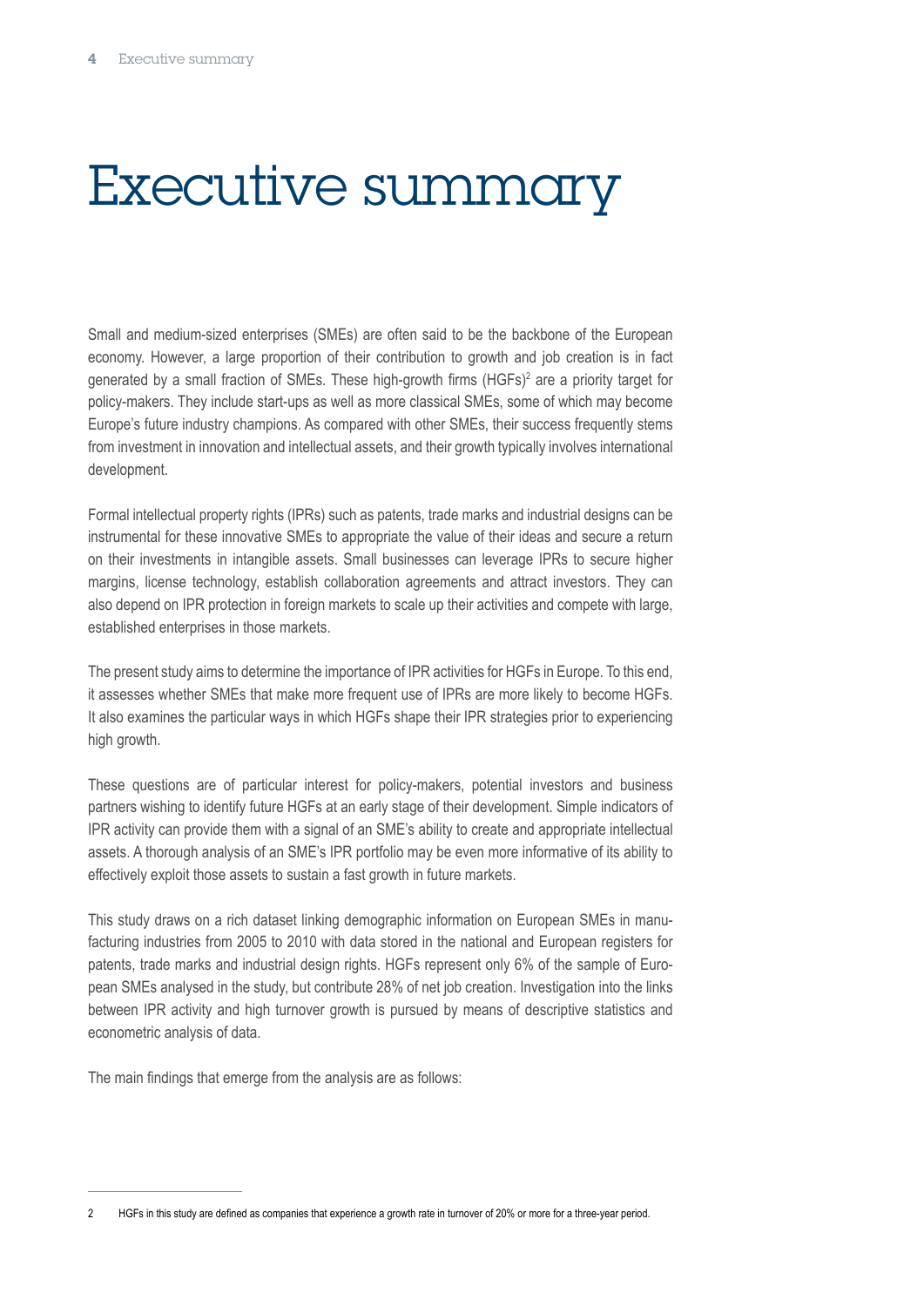#### 1. SMEs with prior IPR activities are more likely to grow than other SMEs.

SMEs that have filed at least one IPR are 21% more likely to experience a subsequent growth period, and 10% more likely to become an HGF. The likelihood of experiencing a high growth period is 9% higher for SMEs that have filed at least one patent, and 13% higher for those that have filed at least one trade mark.



### Increase in odds of growth with prior IPR use

Figure 1:

#### 2. The likelihood of becoming an HGF is even higher for SMEs that have filed  $\alpha$ European IPR.

The likelihood of experiencing a high growth period is 17% higher for SMEs that have filed at least one European IPR. Filing a European IPR therefore provides a positive indicator of an SME's readiness to scale up business to European level.

#### Figure 2: Increase in odds of growth with prior use of a European IPR

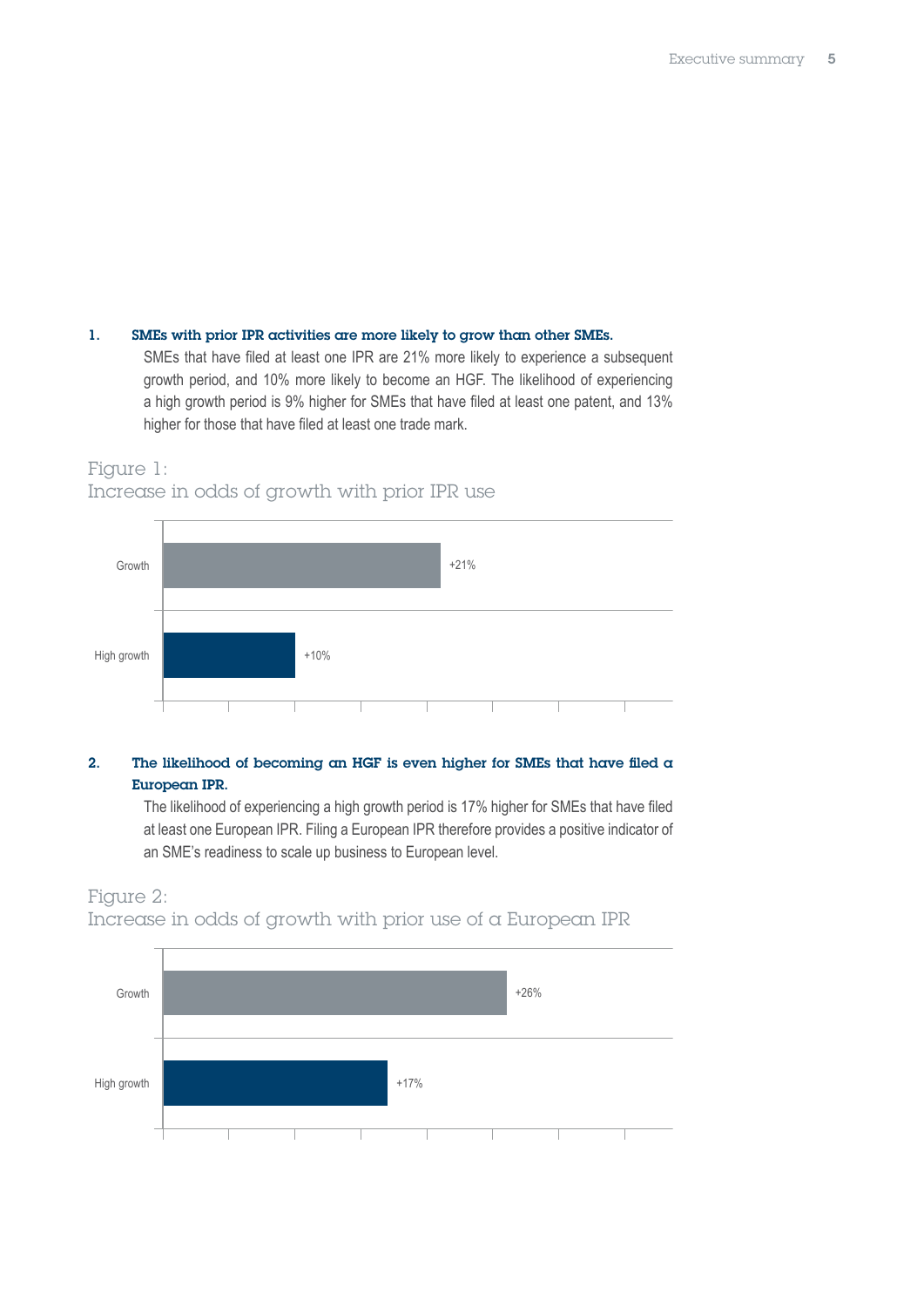#### 6 Executive summary

#### 3. Prior patent filings perform best as HGF predictors in high-tech and low-tech industries.

In high-tech industries, the likelihood of high growth is 110% higher for SMEs that have filed one or more European patents. Interestingly, the predictive power of European patents is particularly high in low-tech industries (+172%), where a patent filing can be a relatively rare event.

#### Figure 3:

```
Increase in odds of high growth with prior use of 
a European patent
```


#### 4. Prior trade mark filings perform best as HGF predictors in consumer-oriented industries.

In consumer non-durable industries, SMEs are 62% more likely to experience high growth if they have filed a European trade mark. By contrast, the filing of a national trade mark is a better predictor (+49%) of the likelihood of high growth in consumer durable industries.

#### Figure 4: Increase in odds of high growth with prior use of a European trade mark

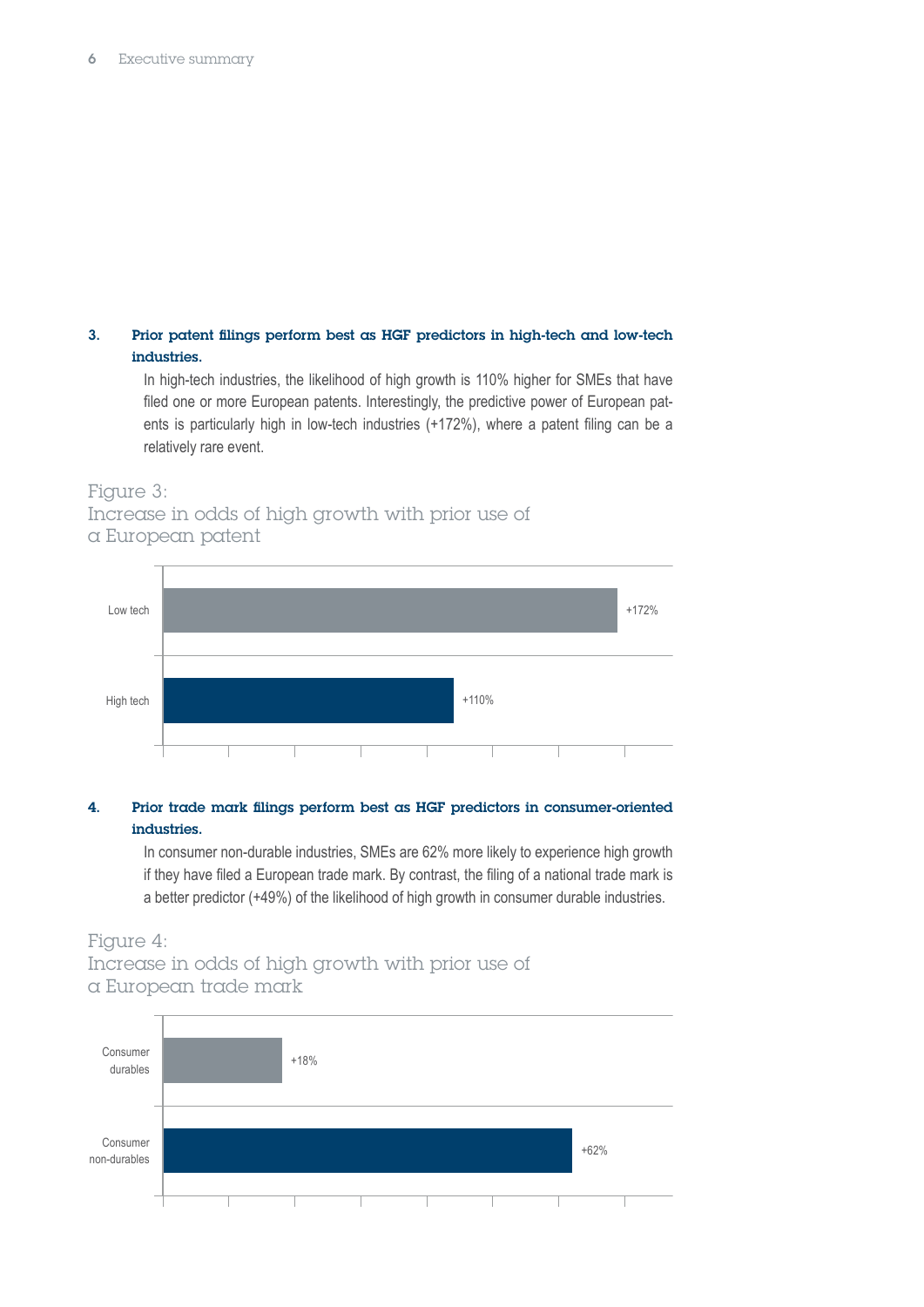#### 5. SMEs that use bundles of trade marks, patents and designs instead of a single category of IPR are even more likely to achieve high growth.

IP bundles involving trade marks systematically outperform other bundles and single IPR categories, thus suggesting that trade marks are the basic building block of effective IP bundles. This is likely due to the fact that a trade mark registration is related to market entry and thus turnover growth.



Increase in odds of high growth with prior use of an IPR bundle

Figure 5:

The econometric analysis from which the main results are derived is designed to assess the predictive power of IPR indicators, by measuring the correlation between the IP activities of SMEs and the likelihood that they will experience a high growth period. Importantly, this correlation should not be interpreted as a direct causal effect: the mere filing of an IP right is not sufficient to trigger growth, but it can signal a firm's stronger ability to sustain growth through the creation, protection and exploitation of intellectual assets.